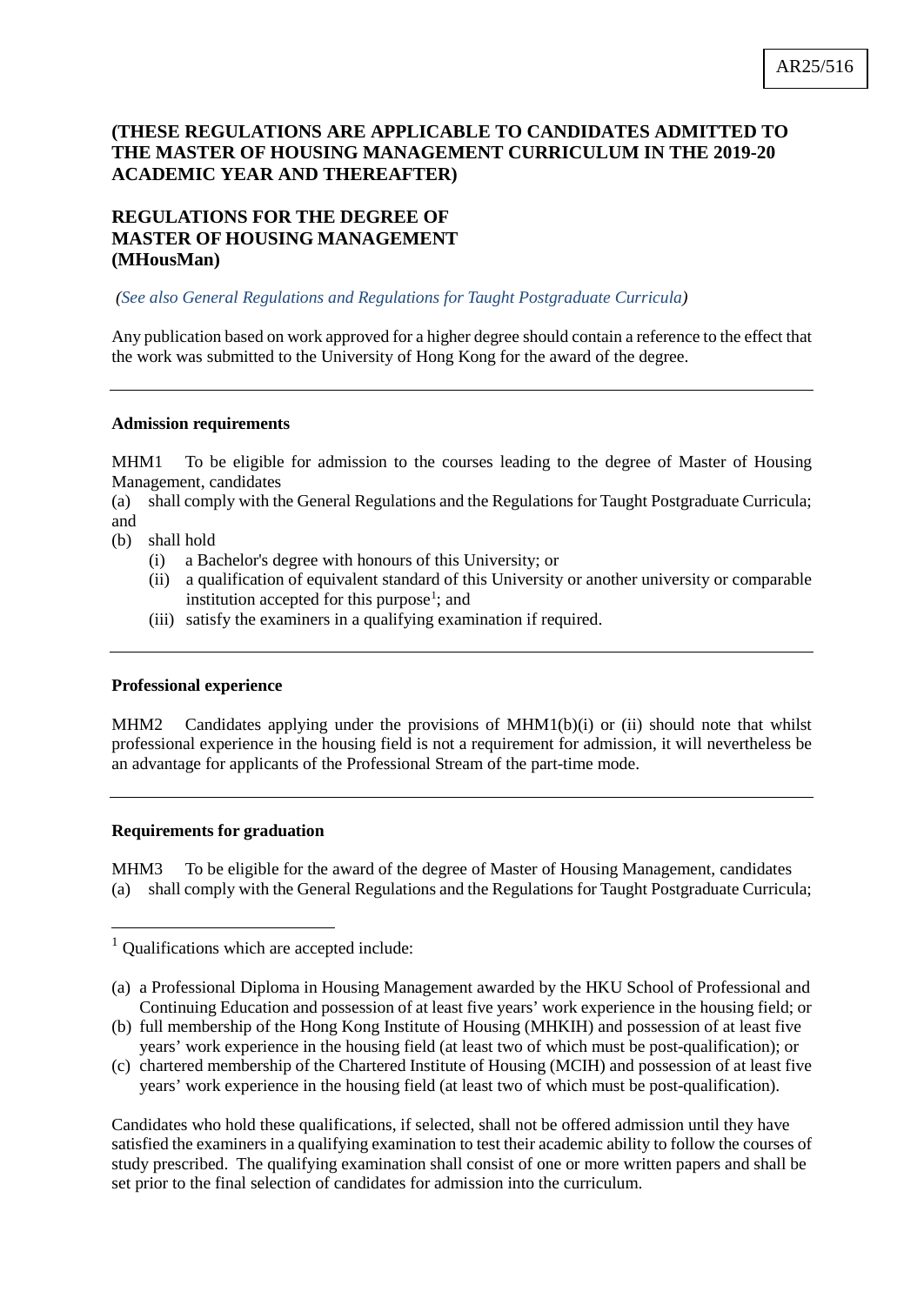and

(b) shall complete the curriculum and satisfy the examiners in accordance with these regulations set out below.

#### **Period of study**

MHM4 The curriculum shall normally extend over one academic year, including a summer semester, of full-time study, or two academic years of part-time study. Candidates shall not be permitted to extend their studies beyond the maximum period of registration of three academic years of full-time study or four academic years of part-time study, unless otherwise permitted or required by the Board of the Faculty.

#### **Completion of curriculum**

MHM5 To complete the curriculum, candidates

- (a) shall satisfy the requirements prescribed in TPG 6 of the Regulations for Taught Postgraduate Curricula;
- (b) shall take not less than 63 credits under the academic stream or 87 credits under the professional stream in the manner specified in these regulations and the syllabuses, and follow courses of instruction and complete satisfactorily all prescribed written work and field work;
- (c) shall complete and present a satisfactory dissertation on a subject within their approved field of study; and
- (d) shall satisfy the examiners in all prescribed courses and in any prescribed form of assessment. \_\_\_\_\_\_\_\_\_\_\_\_\_\_\_\_\_\_\_\_\_\_\_\_\_\_\_\_\_\_\_\_\_\_\_\_\_\_\_\_\_\_\_\_\_\_\_\_\_\_\_\_\_\_\_\_\_\_\_\_\_\_\_\_\_\_\_\_\_\_\_\_\_\_\_

#### **Exemption**

MHM6 Exemption will only be considered in special circumstances and normally no more than two courses can be exempted. Candidates receiving exemption would be required to do replacement courses chosen from the optional courses. Each application for exemption will be considered on its own merit.

**\_\_\_\_\_\_\_\_\_\_\_\_\_\_\_\_\_\_\_\_\_\_\_\_\_\_\_\_\_\_\_\_\_\_\_\_\_\_\_\_\_\_\_\_\_\_\_\_\_\_\_\_\_\_\_\_\_\_\_\_\_\_\_\_\_\_\_\_\_\_\_\_\_\_\_\_\_\_\_\_\_\_**

#### **Title of dissertation**

MHM7 The title of the dissertation shall be submitted for approval by no later than 31-January of the second semester for the full-time mode, and 15-April of Year 1 study of the part-time mode and the dissertation shall be presented by a date as prescribed in the syllabuses; the candidates shall submit a statement that the dissertation represents their own work undertaken after registration as candidates for the degree.

#### **Assessment**

MHM8 Each course will be assessed through a combination of written examination paper and coursework assessment, or by coursework assessment alone. The final grading for each course will be determined by performance in the written examination paper and an assessment of coursework.

MHM9 Candidates who have failed to satisfy the examiners at their first attempt in not more than half of the number of courses to be assessed, whether by means of written examination papers or coursework assessment, during any of the academic years of study, may be permitted

(a) to present themselves for re-assessment in the course or courses of failure, with or without repeating any part of the curriculum; or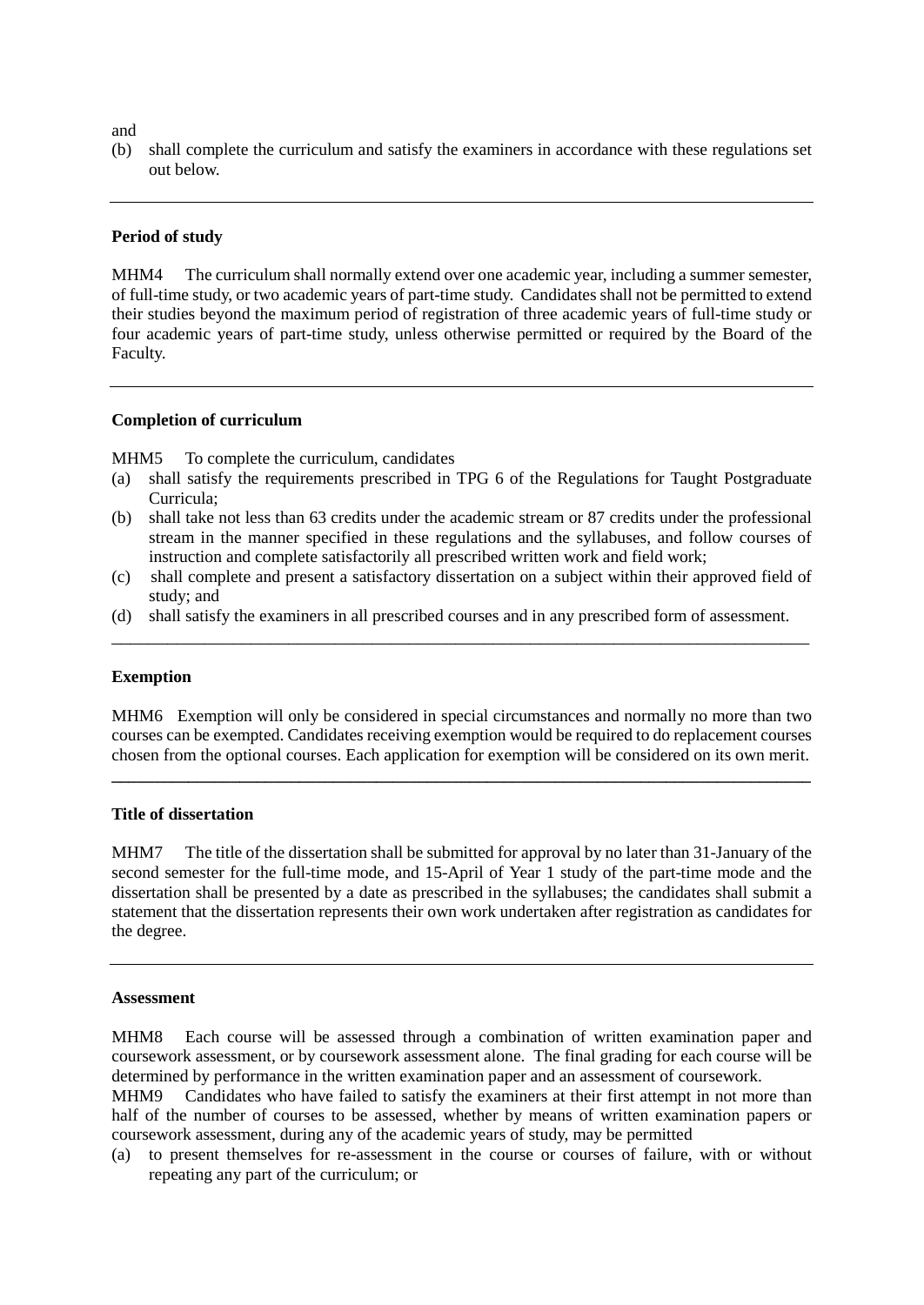(b) for candidates of the part-time mode of study, to repeat the course or courses of failure.

MHM10 Candidates who have failed to present a satisfactory dissertation may be permitted to submit a new or revised dissertation within a specified period.

MHM11 Candidates who have failed to satisfy the examiners in any prescribed field work or practical work may be permitted to present themselves for re-assessment in field work or practical work within a specified period.

MHM12 Candidates who are unable because of their illness to be present for one or more papers in any written examination may apply for permission to present themselves at a supplementary examination to be held before the beginning of the following academic year. Any such application shall be made on the form prescribed within two weeks of the first day of the candidates' absence from the examination.

MHM13 Candidates who

- (a) are not permitted to present themselves for re-assessment in any written paper or any course assessed by means of coursework assessment, or in field work in which they have failed to satisfy the examiners; or
- (b) have failed to satisfy the examiners in any written paper or any course assessed by means of coursework assessment, or field work or practical work at a second attempt; or
- (c) are not permitted to submit a new or revised dissertation; or
- (d) have failed to submit a satisfactory new or revised dissertation under the provision of MHM10; or
- (e) have exceeded the maximum period of their registration specified in these regulations of the degree,

shall be recommended for discontinuation of their studies.

MHM14 Courses shall be graded according to letter grades, their standards and the grade points for assessment as follows:

| Grade       | Standard     | Grade Point |
|-------------|--------------|-------------|
| $A+$        | Excellent    | 4.3         |
| A           |              | 4.0         |
| $A-$        |              | 3.7         |
| $B+$        | Good         | 3.3         |
| B           |              | 3.0         |
| $B -$       |              | 2.7         |
| $C+$        | Satisfactory | 2.3         |
| $\mathbf C$ |              | 2.0         |
| $C-$        |              | 1.7         |
| $D+$        | Pass         | 1.3         |
| D           |              | 1.0         |
| F           | Fail         |             |

#### **Assessment results**

MHM15 On successful completion of the curriculum, candidates who have shown exceptional merit may be awarded a mark of distinction, and this mark shall be recorded in the candidates' degree diploma.

MHM16 Candidates who present themselves for re-assessment in any subject shall not be eligible for the award of more than a grade of D or D+ in that subject.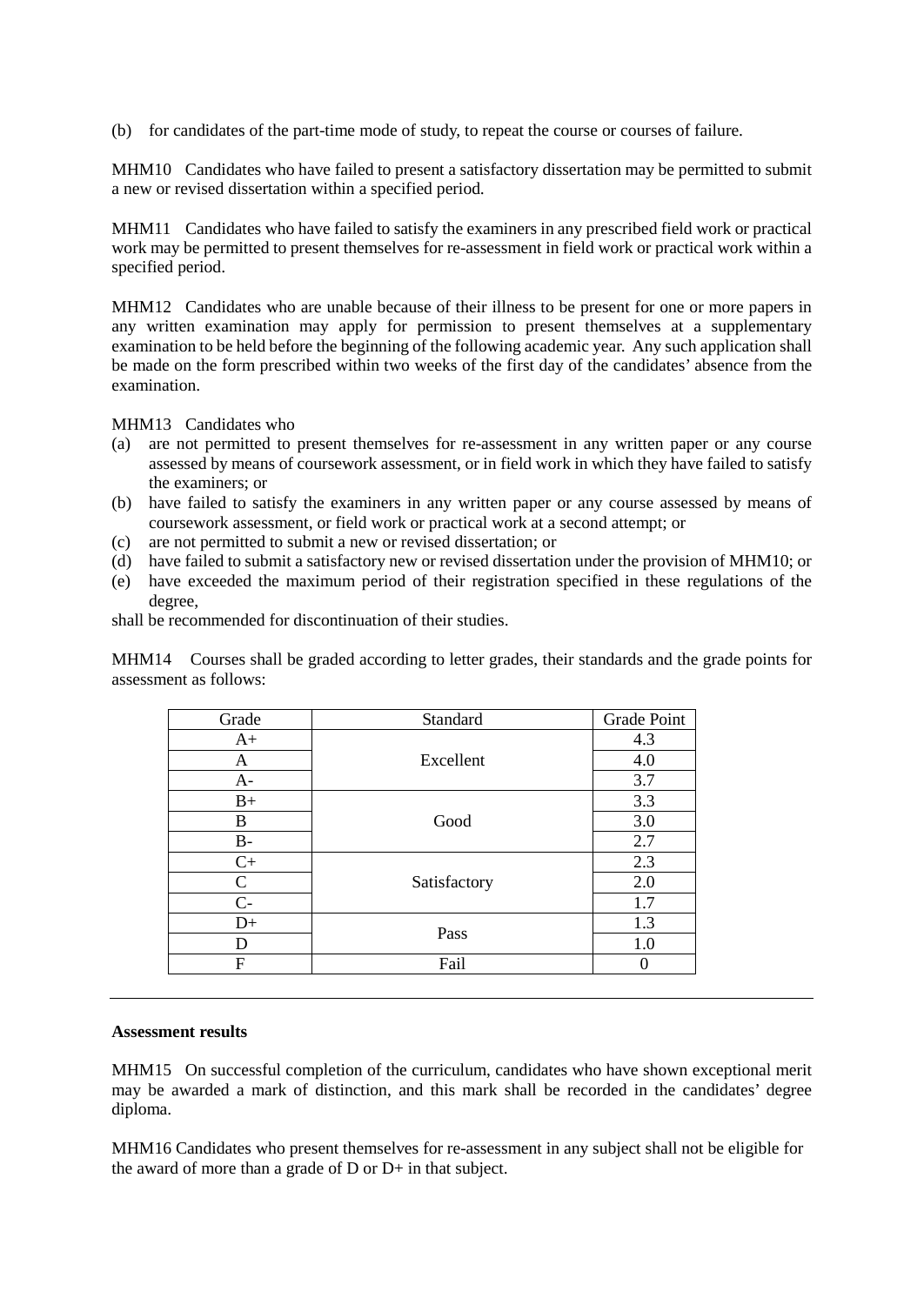# **(THE SYLLABUSES ARE APPLICABLE TO CANDIDATES ADMITTED TO THE MASTER OF HOUSING MANAGEMENT CURRICULUM IN THE 2019-20 ACADEMIC YEAR AND THEREAFTER)**

# **SYLLABUSES FOR THE DEGREE OF MASTER OF HOUSING MANAGEMENT (ACADEMIC STREAM)**

# *(SEE ALSO GENERAL REGULATIONS AND REGULATIONS FOR TAUGHT POSTGRADUATE CURRICULA)*

# **1. AIMS AND OBJECTIVES OF THE CURRICULUM**

The master's degree is an interdisciplinary curriculum. It aims to upgrade the intellectual ability and skills of public and private sector professionals already working in housing. It is anticipated that this target group would have already obtained professional recognition through the Professional Diploma in Housing Management offered by the School of Professional and Continuing Education of the University of Hong Kong or equivalent. This curriculum also aims to provide intellectual training to those wishing to specialize in the housing area at postgraduate level.

In accordance with the above aims, the curriculum intends to achieve the following objectives: (i) it elucidates and analyses the contexts of housing, both nationally and globally, and in terms of political, economic and social developments; (ii) it provides a critical evaluation of international housing systems; (iii) it provides a deeper level of knowledge and understanding of some selected urban and housing issues such as housing finance, property development and urban management models; (iv) it equips candidates with useful techniques and skills in the analysis of urban and housing issues; and (v) it enables candidates to specialize in some aspects of housing by taking optional courses and completing a dissertation on an approved topic of his own choice.

# **2. COURSE STRUCTURE**

The curriculum is offered on a part-time basis and is of two years' duration. Maximum period of study shall not exceed four academic years. During the first year of the curriculum, candidates are required to take not fewer than 27 credits while in the second year of study they are required to take not fewer than 12 credits and a dissertation with 24 credits. The grading system to be used in the curriculum is letter grades and grade points. Certain existing courses offered by other curriculum are used in whole or in part where the content is appropriate but a number of compulsory courses are specifically offered for this curriculum.

The first year of the curriculum aims to deepen and widen candidates' understanding of housing policy in the local, international, economic and urban contexts, and to prepare them for the dissertation project. The specific objectives are to enable candidates to: a) develop a critical understanding of the policy context of housing issues including a comparative dimension; b) be conversant with the major policy context pertinent to housing management; and c) apply basic research methods in housing analysis.

The second year of the curriculum aims to deepen candidates' insight into the theoretical aspects of housing and to specialize in areas of their own choice. The specific objectives are to enable candidates to: a) develop critical understanding of housing issues from the sociological perspectives; and b) specialize in housing-related areas as selected from the optional courses on offer, and completing the dissertation project.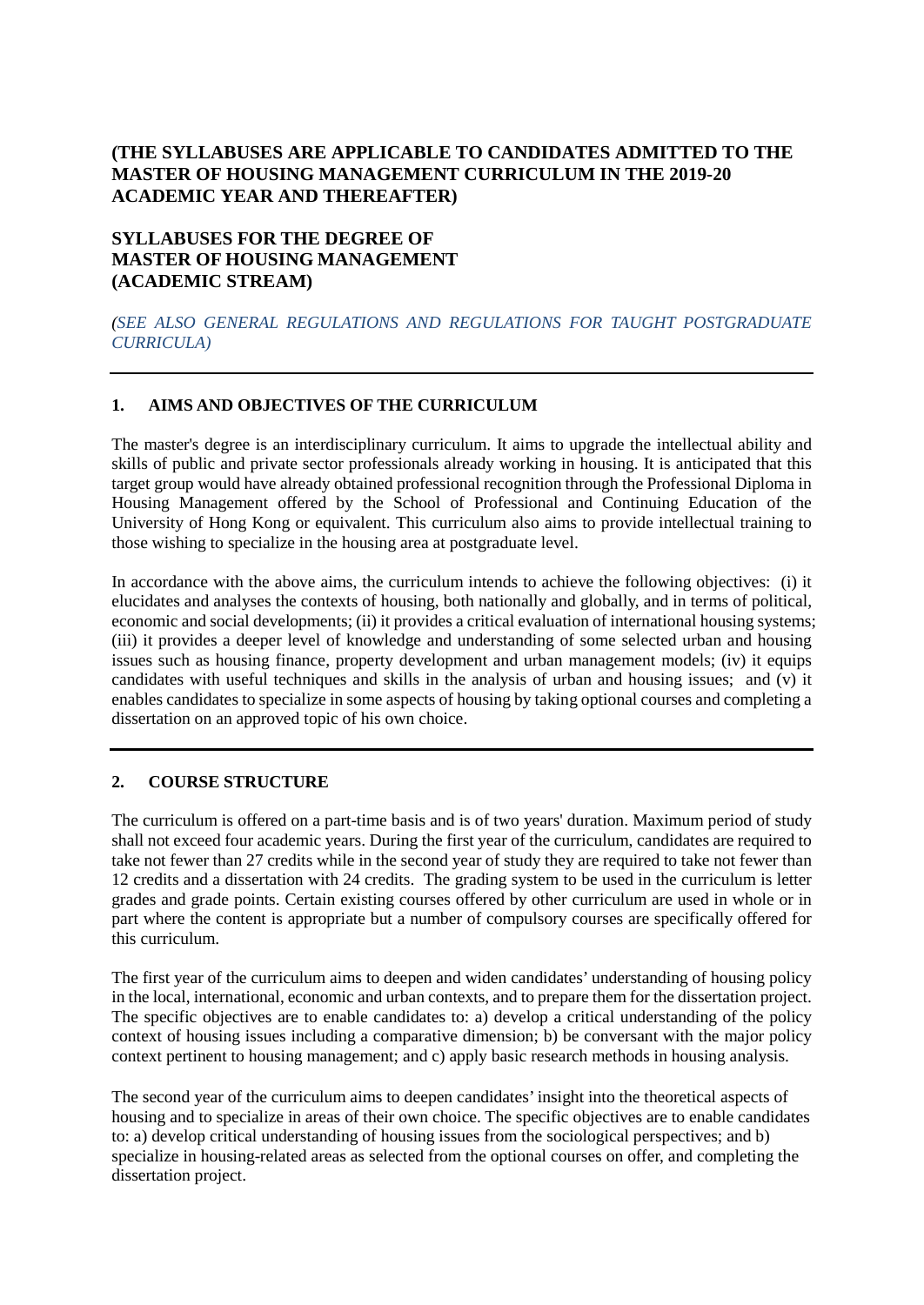Each student is required to complete and present a satisfactory dissertation on an approved topic which will form part of the overall assessment of the curriculum. Work on the dissertation commences at the end of the first year of study with a submission deadline of 15 July in the second year of study. Each student will be assigned a supervisor from among the teachers contributing to the curriculum.

### *Year One Studies*

During the first year of study students are required to take the following compulsory courses with 21 credits in total:

| MHMP6858. | Housing economics (6 credits)                            |
|-----------|----------------------------------------------------------|
| MHMP7007. | International housing policies and practices (6 credits) |
| MHMP8002. | Foundation course on research methods (3 credits)        |
| MHMP8006. | Housing, planning and sustainability (6 credits)         |

Candidates are also required to take one optional course with 6 credits from a list of those on offer. This list may vary from year to year.

### *Year Two Studies*

During the second year of study candidates are required to take the following compulsory course with 6 credits:

MHMP8008 Transitional Cities: Urban and Housing Development (6 credits)

Candidates are also required to take *one* optional course with 6 credits from a list of those on offer. This list may vary from year to year.

List of optional courses, each with 6 credits:

| <b>MHMP8003</b> | Practices of housing management and maintenance (only offered to Year One |
|-----------------|---------------------------------------------------------------------------|
|                 | candidates) (6 credits)                                                   |
| RECO6031.       | Alternative dispute resolution (6 credits)                                |
| <b>RECO7084</b> | Strategic Facility Planning & Asset Management (6 credits)                |
| URBP6131.       | Transport policy and planning (6 credits)                                 |
| URBP6003        | Planning Practice, Law and Ethics in Hong Kong (6 credits)                |
| URBP6905.       | Globalization and urban and regional development in China (6 credits)     |
| <b>MHMP6702</b> | Sociology of housing (6 credits)                                          |
| <b>MHMP8011</b> | Facility and Asset Management (6 credits)                                 |

Optional courses available may change from year to year.

Candidates are also required to complete the dissertation requirement.

#### *Course Duration and Assessment*

Each course extends over one semester of study (i.e. 12 weeks), except MHMP8002 Foundation course on research methods, and all courses are assessed through examination (0% - 75%) and/or coursework assessment (25% - 100%).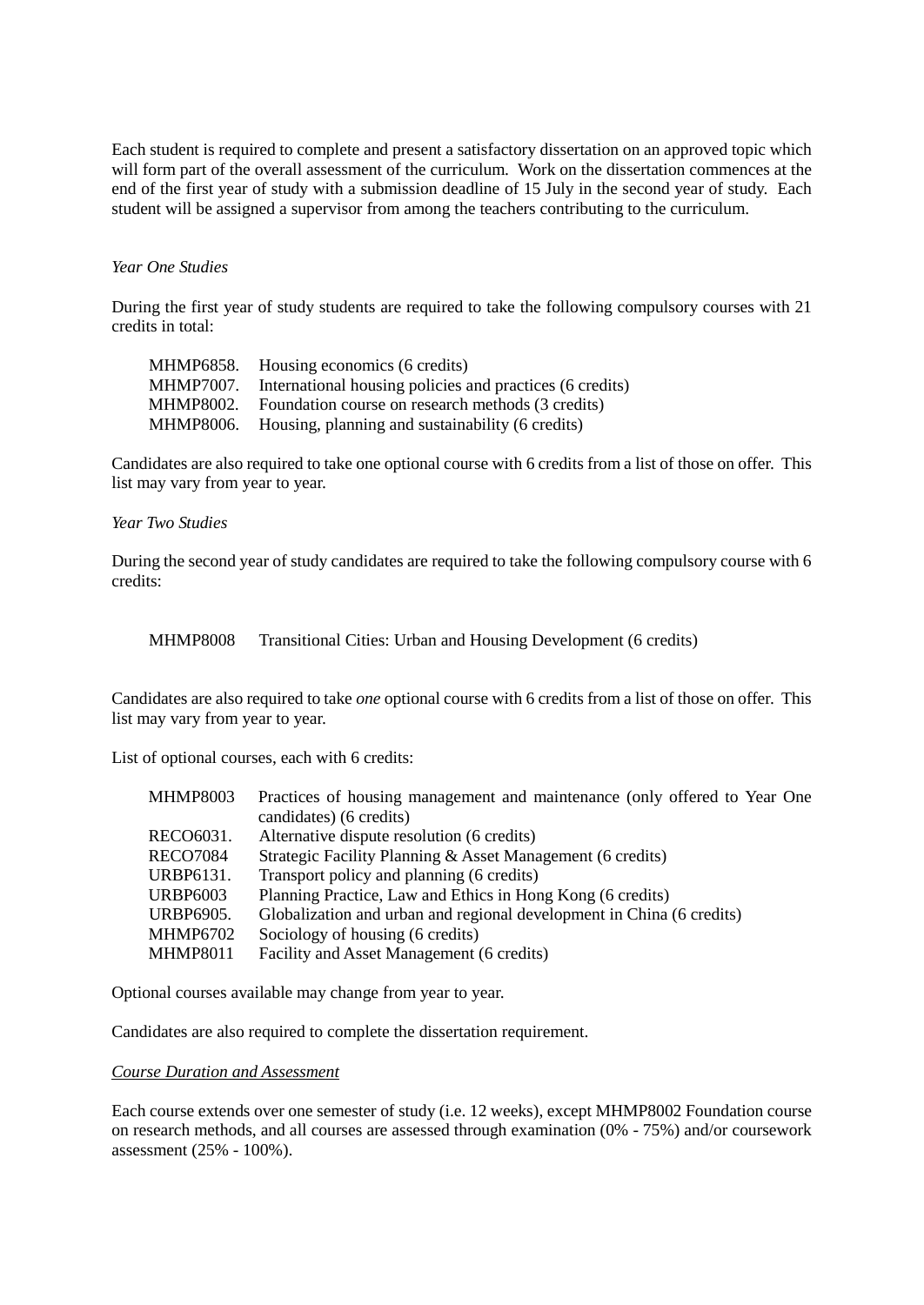# **3. COURSE LIST**

### **Compulsory Courses**

#### **MHMP6858. Housing economics (6 credits)**

This course provides a basic introduction to economics and the application of economic concepts in the analysis of housing issues. The course also deals with the principles of cost-benefit analysis and economic evaluation in general and in the housing context. Other topics covered include land policy and economics, cycles in housing activity, the financing of housing development and privatization. The course also introduces the functions, principles and methods of valuation.

\_\_\_\_\_\_\_\_\_\_\_\_\_\_\_\_\_\_\_\_\_\_\_\_\_\_\_\_\_\_\_\_\_\_\_\_\_\_\_\_\_\_\_\_\_\_\_\_\_\_\_\_\_\_\_\_\_\_\_\_\_\_\_\_\_\_\_\_\_\_\_\_\_\_\_\_\_\_\_\_\_\_

**\_\_\_\_\_\_\_\_\_\_\_\_\_\_\_\_\_\_\_\_\_\_\_\_\_\_\_\_\_\_\_\_\_\_\_\_\_\_\_\_\_\_\_\_\_\_\_\_\_\_\_\_\_\_\_\_\_\_\_\_\_\_\_\_\_\_\_\_\_\_\_\_\_\_\_\_\_\_\_\_\_\_**

### **MHMP7007. International housing policies and practices (6 credits)**

This course aims to compare housing policies and practices at an international scale and to explore global housing issues. It examines and compares the evolution of housing policies in different housing systems, the modes of intervention in the housing markets, the roles of the public and private sectors in housing provision, housing finance systems, and the relationships between housing standards and societal conditions. Prevailing global trends and issues in housing are also examined.

# **MHMP8002. Foundation course on research methods (3 credits)**

This course aims to prepare students for the dissertation by briefing them the research process, especially the identification of research problems and the formulation of research design and data collection methods. It also provides them a foundation in basic statistical analysis including issues in problem formulation, measurement and sampling, descriptive statistics, and basic inferential statistics.

# **MHMP8006. Housing, planning and sustainability (6 credits)**

This course aims to provide an integrative and in-depth understanding of Hong Kong's housing system and its relationships with urban planning and the concepts of sustainable development. It discusses the theoretical and practical aspects of housing, making special reference to their relationships with urban planning and sustainable development. Major topics include the housing system concepts, the political economy of housing policies, land use planning and housing affordability, principals of residential planning, housing policy analyses, housing market analyses, and the application of the sustainable development perspective to housing analyses.

# **MHMP8008 Transitional Cities: Urban and Housing Development (6 credits)**

Building upon comparative concepts and introductory materials of local knowledge, this course aims to provide students with the opportunity to explore contemporary urban changes both in the countries that are undergoing the transition from the planned to a market-oriented economy and in newly industrialised economies. The course has a regional focus on cities in Pacific Asia, in particular Chinese cities, and cities in Central and Eastern Europe. By the end of the course, students should be able to gain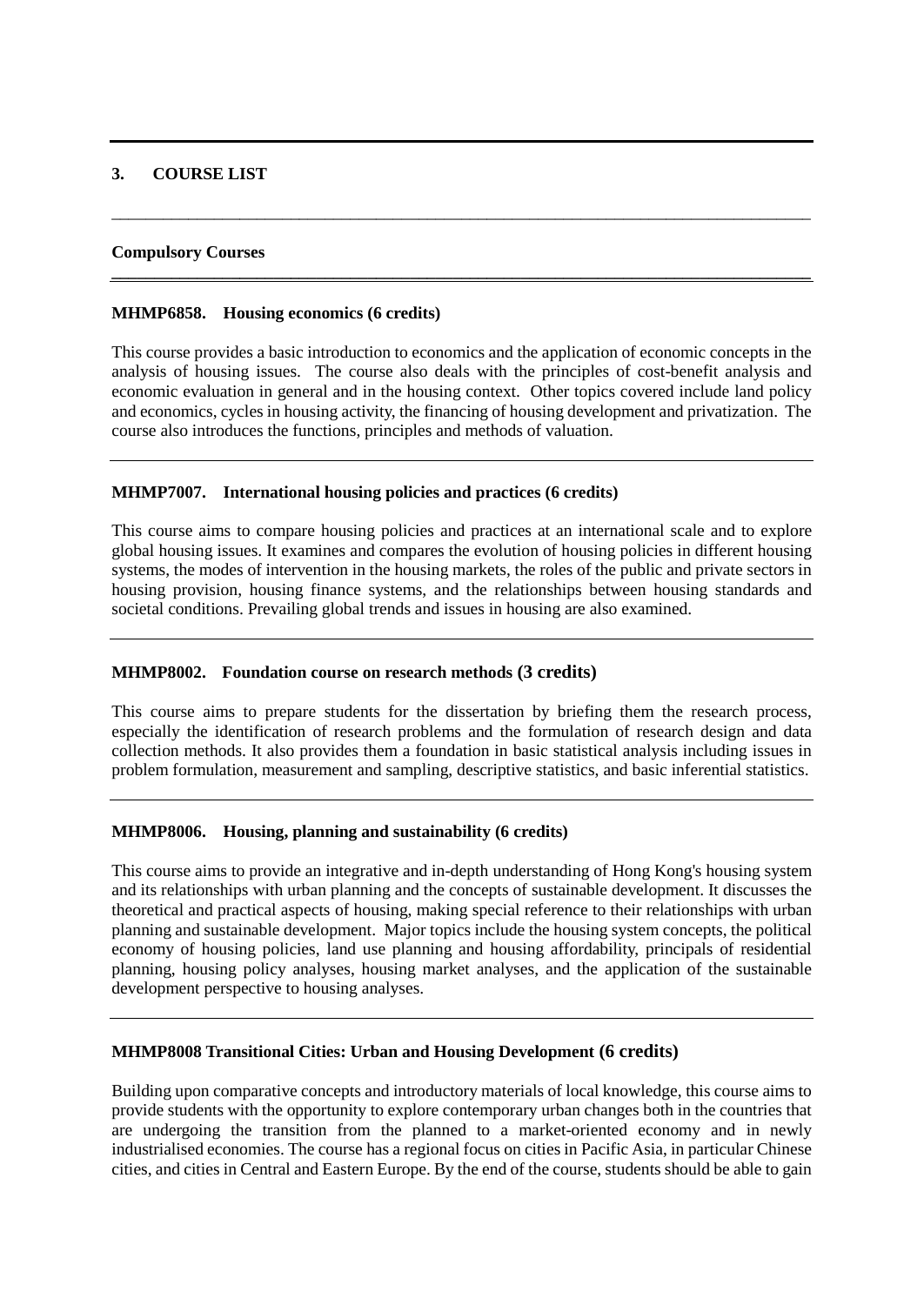an empirical understanding of diverse local contexts and to broaden the concepts discussed in urban and housing studies.

**\_\_\_\_\_\_\_\_\_\_\_\_\_\_\_\_\_\_\_\_\_\_\_\_\_\_\_\_\_\_\_\_\_\_\_\_\_\_\_\_\_\_\_\_\_\_\_\_\_\_\_\_\_\_\_\_\_\_\_\_\_\_\_\_\_\_\_\_\_\_\_\_\_\_\_\_\_\_\_\_\_\_**

# **Dissertation**

# **MHMP6866. Dissertation (24 credits) (Capstone experience)**

Each student is required to produce a dissertation on a topic approved by the Board of the Faculty of Architecture. The submission date for the dissertation shall be 15 July in the second year of study. The dissertation should be of between 15,000-20,000 words in length. Each student is assigned a dissertation supervisor from among the teachers contributing to the programme.

\_\_\_\_\_\_\_\_\_\_\_\_\_\_\_\_\_\_\_\_\_\_\_\_\_\_\_\_\_\_\_\_\_\_\_\_\_\_\_\_\_\_\_\_\_\_\_\_\_\_\_\_\_\_\_\_\_\_\_\_\_\_\_\_\_\_\_\_\_\_\_\_\_\_\_\_\_\_\_\_\_\_

**\_\_\_\_\_\_\_\_\_\_\_\_\_\_\_\_\_\_\_\_\_\_\_\_\_\_\_\_\_\_\_\_\_\_\_\_\_\_\_\_\_\_\_\_\_\_\_\_\_\_\_\_\_\_\_\_\_\_\_\_\_\_\_\_\_\_\_\_\_\_\_\_\_\_\_\_\_\_\_\_\_\_**

# **Optional Courses**

# **MHMP8003. Practices of housing management and maintenance (6 credits)**

This course aims to introduce and consolidate student's understanding of major concepts and practices of housing management in Hong Kong, including the management of building maintenance. Its objectives are to discuss the contexts and concepts of housing management; to canvass the tasks and skills in the management of residential properties and related community and commercial facilities; to introduce students to major building structures, building fabrics and building materials and their maintenance problems and maintenance policies and their implementation; and to identify the role of housing managers in the maintenance of residential properties.

\_\_\_\_\_\_\_\_\_\_\_\_\_\_\_\_\_\_\_\_\_\_\_\_\_\_\_\_\_\_\_\_\_\_\_\_\_\_\_\_\_\_\_\_\_\_\_\_\_\_\_\_\_\_\_\_\_\_\_\_\_\_\_\_\_\_\_\_\_\_\_\_\_\_\_\_\_\_\_\_\_\_

# **MHMP6702. Sociology of housing (6 credits)**

This course provides a review and critical assessment of various sociological perspectives on housing in contemporary urban societies. Drawing upon theoretical developments in this area the course explores problems of housing provision and allocation in relation to changing political, economic and social circumstances in the cities of the industrialized and developing nations.

# MHMP8011 Facility and Asset Management (6 credits)

This course is designed to provide students with a comprehensive understanding of the facility management (FM) profession and its major tools and operations. Topical issues in facility and asset management and their impact on processes over the life-cycle of real estate assets will be explored, such as strategic corporate facility planning, benchmarking, post-occupancy evaluation, outsourcing, space planning and management, office safety and security, and contingency planning.

# **RECO6031. Alternative dispute resolution (6 credits)**

This course examines the theory and practice of dispute resolution: negotiation; mediation; litigation; arbitration and adjudication; practice and procedure; application in the real estate and construction industry.

# **RECO7084. Strategic Facility Planning & Asset Management (6 credits)**

This course covers strategic dimensions of facility and asset management in corporations.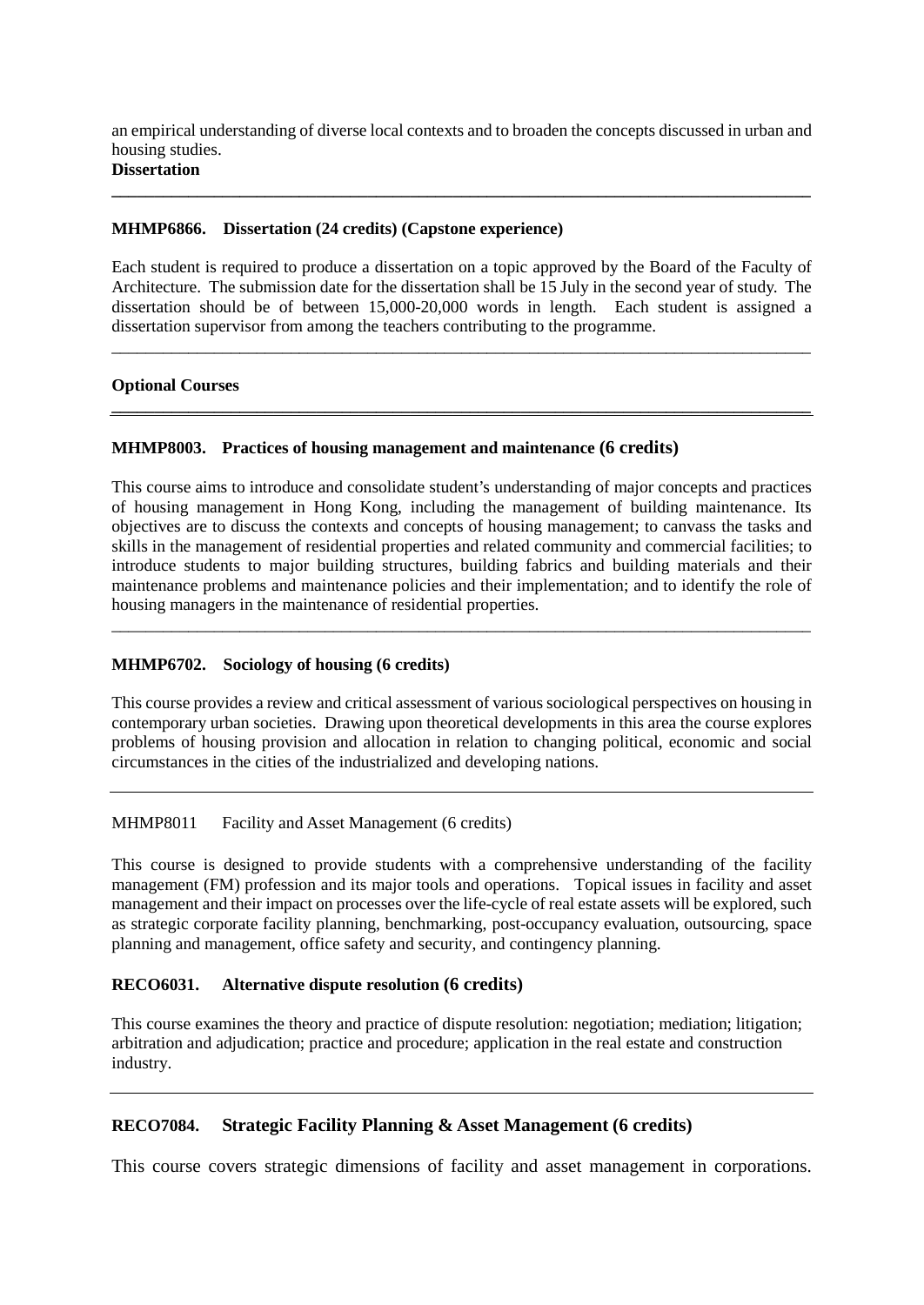Facility planning as a strategic process should be considered at the policy formulation and portfolio level. Need for a whole-life asset management framework for managing buildings as a special class of durable assets. Principles of asset management, asset management processes, applications and case studies.

# **URBP6003. Planning Practice, Law and Ethics in Hong Kong (6 credits)**

This course provides a detailed understanding of professional planning practice in Hong Kong. It deals with the practical dimensions of planning in both the public and private sectors. The course reviews the history, policies, strategies, administrative and legal procedures of planning. It also examines issues surrounding the ethical basis of professional planning activity.

# **URBP6131. Transport policy and planning (6 credits)**

This course focuses on key issues in transport policy and the implementation of transport plans and programmes. It examines the role of private and public modes within the overall urban transport system as well as pedestrian movement planning, airport development and seaport development. The course uses examples drawn from various countries to evaluate the appropriateness and effectiveness of alternative policies and implementation mechanisms.

# **URBP6905. Globalization and urban and regional development in China (6 credits)**

This course examines the processes of globalization and studies its implications for urban and regional development in China. It studies the general concepts of urban development and the historical legacy constraining the urban development in China. With China's accession to WTO membership, special emphasis is placed on the interactions between the transnational corporations (TNCs) and the different level of the state and local governments. Regional dynamics will be examined in the context of global competitiveness.

# **SYLLABUSES FOR THE DEGREE OF MASTER OF HOUSING MANAGEMENT (PROFESSIONAL STREAM)**

# **1. AIMS AND OBJECTIVES OF THE PROGRAMME**

The curriculum aims to provide high quality professional education to practitioners in the housing management industry as well as to those who intend to seek professional careers in the industry. Graduates of the curriculum will be (i) proficient in the theory and practice of housing locally and internationally; (ii) conversant with the skills and knowledge of housing management practice in Hong Kong which are generally applicable to China and elsewhere; and (iii) well equipped to analyse contemporary and future housing issues independently and critically.

In accordance with the above aims, the curriculum intends to achieve the following objectives: (i) to elucidate and analyses housing issues in local, national and global contexts, and in terms of political, economic and social developments; (ii) to equip candidates with the necessary knowledge and skills required of a professional housing manager in Hong Kong; (iii) to enable candidates to meet the challenges of the rapidly changing housing system of Hong Kong; (iv) to enable candidates to have a firm grasp of housing policy and property management issues in China; (v) to equip candidates with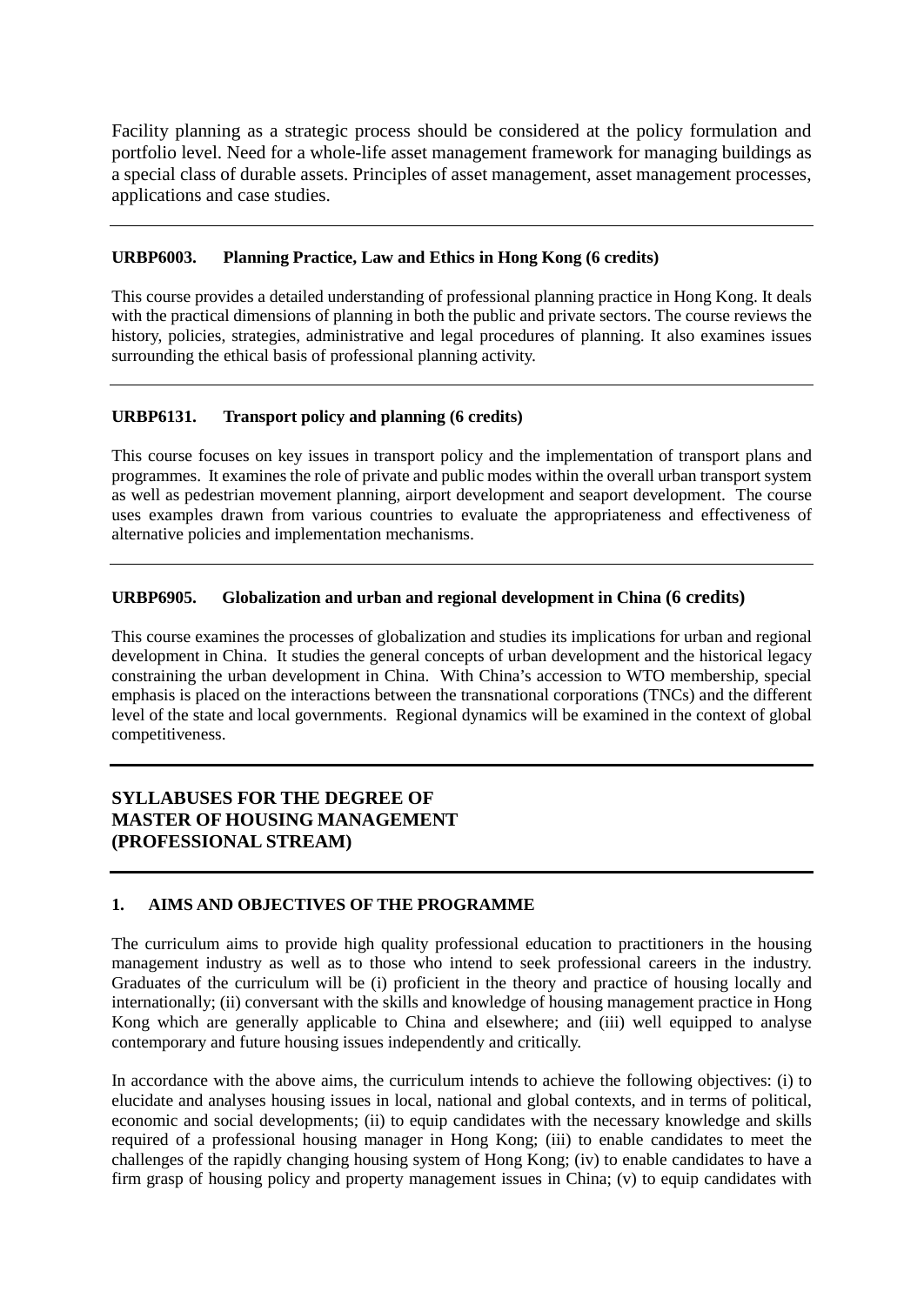useful techniques and skills in the analysis of urban and housing issues; and (vi) to enable candidates to specialize in some aspects of housing by taking optional courses and completing dissertations of their own choice.

# **2. COURSE STRUCTURE**

# **Full-time mode**

Maximum period of study shall not exceed three academic years. The first half year of study aims to provide candidates a firm conceptual and empirical foundation in housing management and to develop their management skills and technical knowledge. The specific objectives are to enable candidates to develop a critical understanding of: a) the urban and policy contexts of housing issues; b) the essentials of housing management and maintenance practices and skills; and c) the legal basis of housing management. Another objective is to cultivate the research ability of the candidates.

As candidates come from diverse academic backgrounds, some flexibility in the curriculum is allowed. Apart from the compulsory courses, candidates are allowed to take one optional paper chosen from a wide range of electives according to their background and interests.

The second half year of study aims to broaden and deepen the candidates' understanding of the conceptual contexts of housing management, to further develop their legal knowledge and analytical skills. The specific objectives are to enable candidates to be conversant with: a) the global trends of housing policy and practice; b) the economic dimensions of housing; c) property laws related to housing management. Other objectives are to equip candidates with the necessary communication skills in discharging housing management duties, and to enable them to specialize in housing issues of special interests.

Each student is required to complete and present a satisfactory dissertation on an approved topic which forms part of the overall assessment of the curriculum. Work on the dissertation commences in the first semester with a submission deadline of 10 August. Each student will be assigned a supervisor from among the teachers contributing to the curriculum.

# **Part-time mode**

Maximum period of study shall not exceed four academic years. During the first year of the curriculum candidates are required to take not fewer than 45 credits while in the second year of study they are required to take not fewer than 18 credits and a dissertation with 24 credits. The grading system to be used in the curriculum is letter grades and grade points. The first year of study aims to provide candidates a firm conceptual and empirical foundation in housing management. The specific objectives are to enable candidates to develop a critical understanding of: a) the global, urban, economic and policy contexts of housing issues; b) the essentials of housing management and maintenance practices; and c) the legal basis of housing management. Another objective is to equip candidates with the necessary communication skills in discharging housing management duties, and the basic research skills.

The second year of study aims to equip candidates with the technical knowledge and skills involved in housing management, to deepen their analytical skills, and to specialize in an area of interest. The specific objectives are to enable candidates to be conversant with: a) the technicalities of building maintenance; b) basic management and accounting skills; and c) to develop critical understanding and specialization on selected topics.

As candidates come from diverse academic backgrounds, and their work requirements may also differ,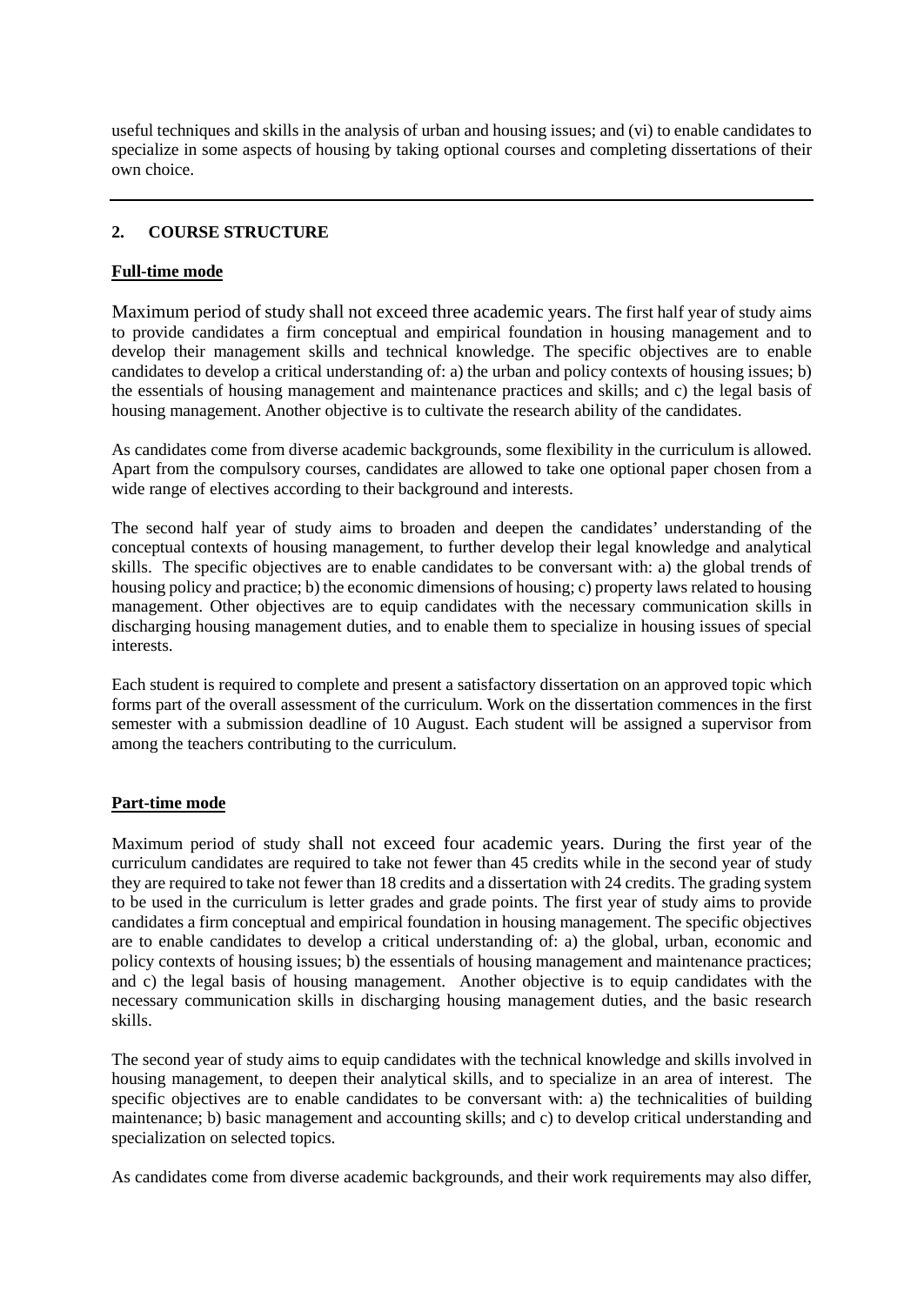some flexibility in the curriculum is allowed. Apart from the compulsory courses, candidates are allowed to take one optional paper chosen from a wide range of electives according to their background and interests.

Each student is required to complete and present a satisfactory dissertation on an approved topic which forms part of the overall assessment of the curriculum. Work on the dissertation commences at the end of the first year of study with a submission deadline of 15 July in the second year of study. Each student will be assigned a supervisor from among the teachers contributing to the curriculum.

### **Compulsory Courses**

Full time mode

Candidates are required to take the following compulsory courses:

| MHMP6858.        | Housing economics                               |
|------------------|-------------------------------------------------|
| MHMP8009.        | Principles of Law                               |
| MHMP7005.        | <b>Building services</b>                        |
| <b>MHMP7007.</b> | International housing policies and practices    |
| MHMP8010.        | Housing Management Law and Land Law city        |
| MHMP8002.        | Foundation course on research methods           |
| MHMP8003.        | Practices of housing management and maintenance |
| MHMP8004.        | Workshop on communication skills                |
| MHMP8005.        | Organizational and financial management         |
| MHMP8006.        | Housing, planning and sustainability            |

Candidates are also required to complete the dissertation requirement.

Part time mode *Year One Studies*

During the first year of study candidates are required to take the following eight compulsory courses with 45 credits in total:

| MHMP6858. | Housing economics (6 credits)                               |
|-----------|-------------------------------------------------------------|
| MHMP8009. | Principles of Law (6 credits)                               |
| MHMP7007. | International housing policies and practices (6 credits)    |
| MHMP8010. | Housing Management Law and Land Law (6 credits)             |
| MHMP8002. | Foundation course on research methods (3 credits)           |
| MHMP8003. | Practices of housing management and maintenance (6 credits) |
| MHMP8004. | Workshop on communication skills (6 credits)                |
| MHMP8006. | Housing, planning and sustainability (6 credits)            |
|           |                                                             |

*Year Two Studies*

During the second year of study candidates are required to take the following two compulsory courses with 12 credits in total:

| MHMP7005. | Building services (6 credits)                       |
|-----------|-----------------------------------------------------|
| MHMP8005. | Organizational and financial management (6 credits) |

Candidates are also required to complete the dissertation requirement.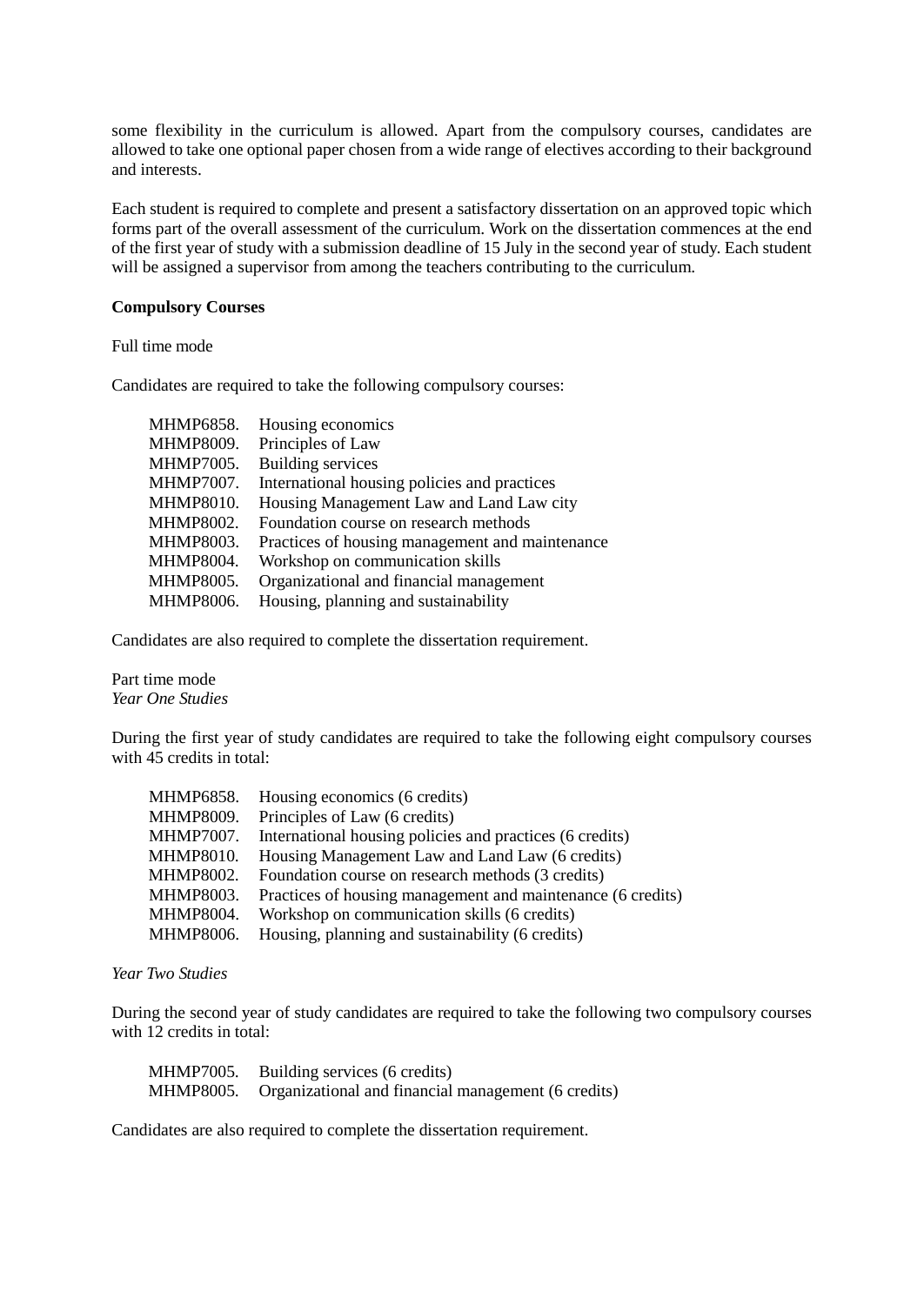# **Optional Courses for both Full time and Part time Modes**

Candidates are required to take *one* optional course with 6 credits from a list of those on offer. This list may vary from year to year. These courses may include the following:

| MHMP6702.<br>Sociology of housing (6 credits)                                             |  |
|-------------------------------------------------------------------------------------------|--|
| Alternative dispute resolution (6 credits)<br>RECO6031.                                   |  |
| Strategic Facility Planning & Asset Management (6 credits)<br>RECO7084.                   |  |
| URBP6003.<br>Planning Practice, Law and Ethics in Hong Kong (6 credits)                   |  |
| URBP6131.<br>Transport policy and planning (6 credits)                                    |  |
| <b>URBP6905.</b><br>Globalization and urban and regional development in China (6 credits) |  |
| <b>MHMP8008</b><br>Transitional Cities: Urban and Housing Development (6 credits)         |  |
| <b>MHMP8011</b><br>Facility and Asset Management (6 credits)                              |  |

### **Course Duration and Assessment**

Each course extends over one semester of study (i.e. 12 weeks), except MHMP8002 Foundation course on research methods and MHMP8004 Workshop on communication skills, and all courses are assessed through examination (0% - 75%) and/or coursework assessment (25% - 100%).

# **3. COURSE LIST**

### **Compulsory Courses**

# **MHMP6858. Housing economics (6 credits)**

This course provides a basic introduction to economics and the application of economic concepts in the analysis of housing issues. The course also deals with the principles of cost-benefit analysis and economic evaluation in general and in the housing context. Other topics covered include land policy and economics, cycles in housing activity, the financing of housing development and privatization. The course also introduces the functions, principles and methods of valuation.

#### **MHMP8009. Principles of Law (6 credits)**

This is a foundation course in legal studies. The course is intended to provide students with the basic knowledge of the concepts of law, the legal system of Hong Kong, and laws related to housing management, Including contract, tort, criminal and land laws.

#### **MHMP7005. Building services (6 credits)**

This course introduces concepts and practices on building services. It covers the five major building and utilities services in Hong Kong. These major services include plumbing and drainage, fire, electrical, air conditioning and utilities services. The course will introduce knowledge on the various systems, regulations and standard requirements for different building services.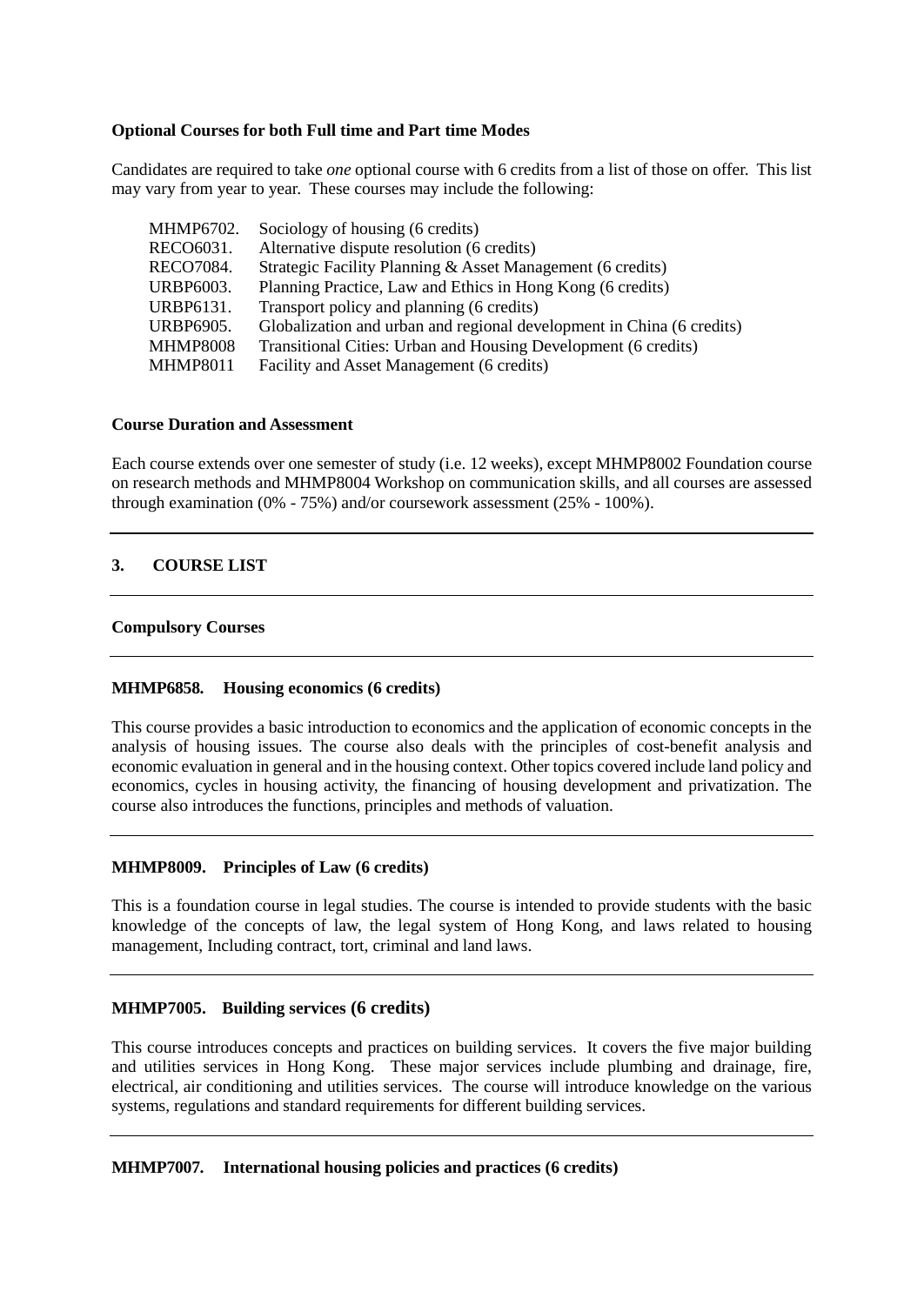This course aims to compare housing policies and practices at an international scale and to explore global housing issues. It examines and compares the evolution of housing policies in different housing systems, the modes of intervention in the housing markets, the roles of the public and private sectors in housing provision, housing finance systems, and the relationships between housing standards and societal conditions. Prevailing global trends and issues in housing are also examined.

### **MHMP8010. Housing Management Law and Land Law (6 credits)**

This course examines laws and ordinances related to housing management. It aims to provide students with a good understanding of the key concepts in land ownership and other rights in land and buildings and their acquisition and protection, government leases, rights and obligations of landlord and tenant, and the ownership and management of multi-storey buildings (including Building Management Ordinance and Road Traffic Regulations).

# **MHMP8002. Foundation course on research methods (3 credits)**

This course aims to prepare students for the dissertation by briefing them the research process, especially the identification of research problems and the formulation of research design and data collection methods. It also provides them a foundation in basic statistical analysis including issues in problem formulation, measurement and sampling, descriptive statistics, and basic inferential statistics.

\_\_\_\_\_\_\_\_\_\_\_\_\_\_\_\_\_\_\_\_\_\_\_\_\_\_\_\_\_\_\_\_\_\_\_\_\_\_\_\_\_\_\_\_\_\_\_\_\_\_\_\_\_\_\_\_\_\_\_\_\_\_\_\_\_\_\_\_\_\_\_\_\_\_\_\_\_\_\_\_\_\_

# **MHMP8003. Practices of housing management and maintenance (6 credits)**

This course aims to introduce and consolidate student's understanding of major concepts and practices of housing management in Hong Kong, including the management of building maintenance. Its objectives are to discuss the contexts and concepts of housing management; to canvass the tasks and skills in the management of residential properties and related community and commercial facilities; to introduce students to major building structures, building fabrics and building materials and their maintenance problems and maintenance policies and their implementation; and to identify the role of housing managers in the maintenance of residential properties.

\_\_\_\_\_\_\_\_\_\_\_\_\_\_\_\_\_\_\_\_\_\_\_\_\_\_\_\_\_\_\_\_\_\_\_\_\_\_\_\_\_\_\_\_\_\_\_\_\_\_\_\_\_\_\_\_\_\_\_\_\_\_\_\_\_\_\_\_\_\_\_\_\_\_\_\_\_\_\_\_\_\_

# **MHMP8004**. **Workshop on communication skills (6 credits)**

This experiential learning workshop on communication skills aims to enable students to handle negotiation, mediation, residents and concerned groups, holding of meetings and interviews, and dealing with crisis situations.

# **MHMP8005. Organizational and financial management (6 credits)**

This course aims to discuss the concepts, principles and techniques in managing organizations to enhance their effectiveness and efficiency in meeting organizational goals. It will also enable students to understand skills and techniques in preparing budgets, financial statements and other basic tools in financial planning and control.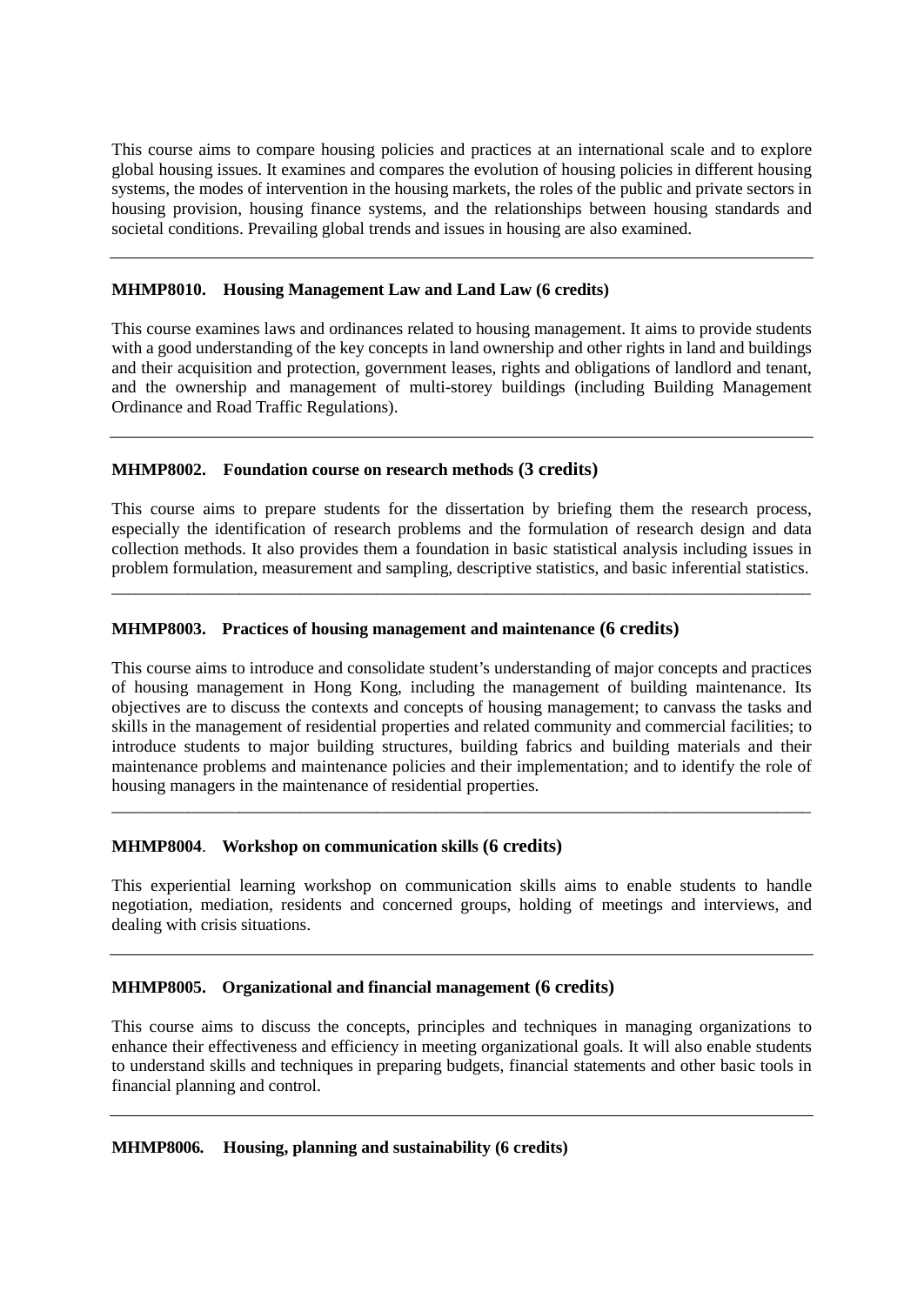This course aims to provide an integrative and in-depth understanding of Hong Kong's housing system and its relationships with urban planning and the concepts of sustainable development. It discusses the theoretical and practical aspects of housing, making special reference to their relationships with urban planning and sustainable development. Major topics include the housing system concepts, the political economy of housing policies, land use planning and housing affordability, principals of residential planning, housing policy analyses, housing market analyses, and the application of the sustainable development perspective to housing analyses.

### **Dissertation**

# **MHMP6866. Dissertation (24 credits) (Capstone experience)**

Each student is required to produce a dissertation on a topic approved by the Board of the Faculty of Architecture. The submission date for the dissertation shall be 10 August for full-time programme, and 15 July in the second year of study for the part-time programme. The dissertation should be of between 15,000-20,000 words in length. Each student is assigned a dissertation supervisor from among the teachers contributing to the programme.

### **Optional Courses**

# **MHMP6702. Sociology of housing (6 credits)**

This course provides a review and critical assessment of various sociological perspectives on housing in contemporary urban societies. Drawing upon theoretical developments in this area the course explores problems of housing provision and allocation in relation to changing political, economic and social circumstances in the cities of the industrialized and developing nations.

# MHMP8011 Facility and Asset Management (6 credits)

This course is designed to provide students with a comprehensive understanding of the facility management (FM) profession and its major tools and operations. Topical issues in facility and asset management and their impact on processes over the life-cycle of real estate assets will be explored, such as strategic corporate facility planning, benchmarking, post-occupancy evaluation, outsourcing, space planning and management, office safety and security, and contingency planning.

# **RECO6031. Alternative dispute resolution (6 credits)**

This course examines the theory and practice of dispute resolution: negotiation; mediation; litigation; arbitration and adjudication; practice and procedure; application in the real estate and construction industry.

# **RECO7084.** Strategic Facility Planning & Asset Management **(6 credits)**

This course covers strategic dimensions of facility and asset management in corporations. Facility planning as a strategic process should be considered at the policy formulation and portfolio level. Need for a whole-life asset management framework for managing buildings as